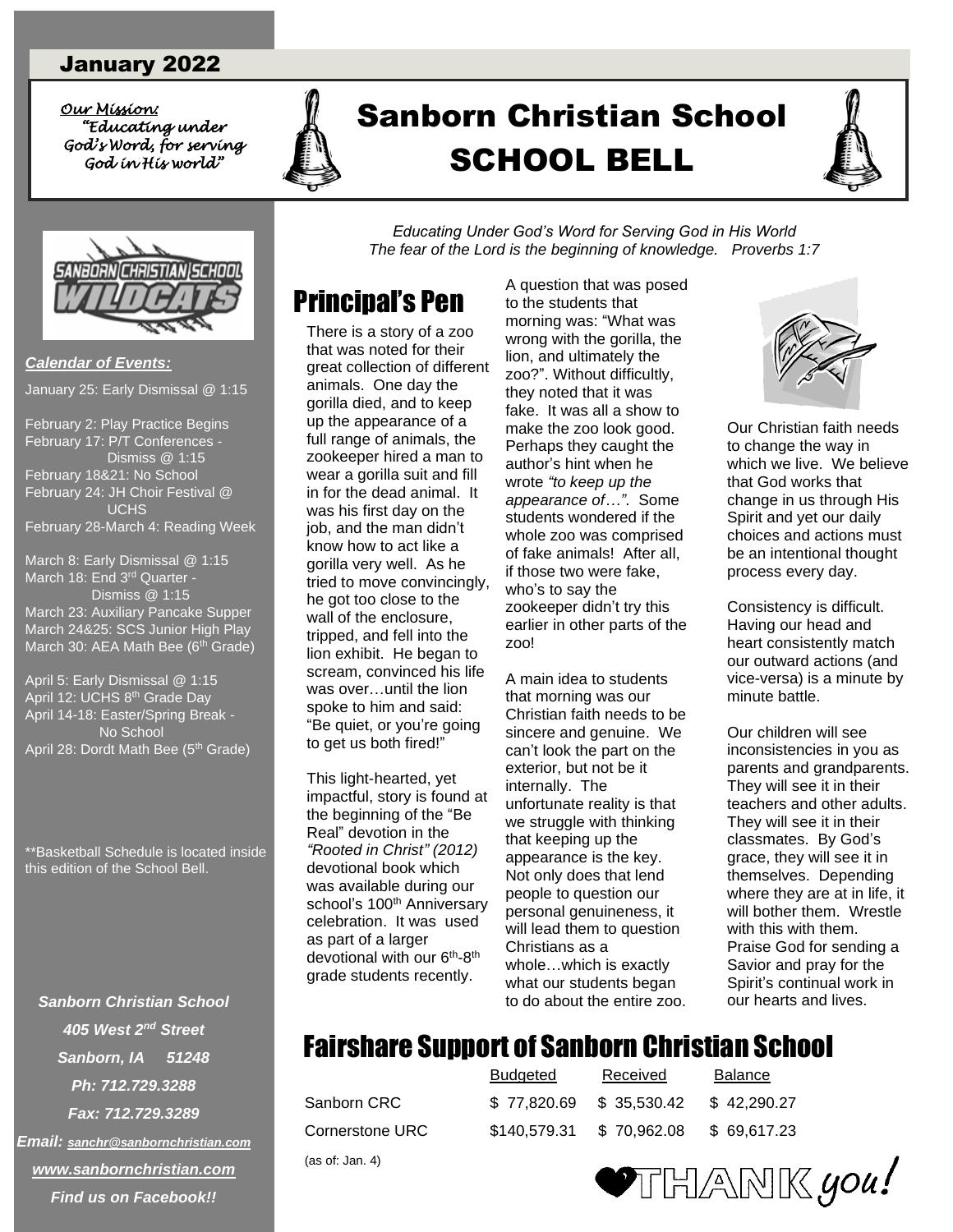# School Board Highlights – January Meeting

#### **January 17, 2021**

President, Aaron Hoftyzer opened with devotions and prayer.

Agenda for the meeting, and past minutes, were approved.

Mr. Minderhoud gave the administrators report for information.

Education Committee reported on their January 11 meeting which included:

Student progress in the Jr. High was discussed.

Intention slips from the staff were reviewed as part of the planning process for next year.

Executive Committee plans to meet with teaching staff on February 16.

Building Committee reported on installation of new coffee pot in faculty room and some cabinetry work.

Bus Committee reported on some new tires that

were needed on the buses.

Bus inspection is scheduled for February 3.

Promotion Committee still needs to have a replacement for Brendan Olson for next year.

Finance Committee reported on the January 13 meeting. The checking account balance is \$211,605.55. Sanborn Christian's average monthly expenses total \$74,008.23 for a 12 month period (July 2021 – June 2022).

Discussion was held on some budgetary items for the 22.23 school year.

Foundation reported that the SCS Board will need to find one replacement for the Foundation Board.

Monthly prayer lists were exchanged among board members.

Last month's motion to update the COVID policy was amended and passed to now state the following:

Classroom Spotlight – Mrs. Rozenboom

As of 1.06.22, the CDC guidance states that students, teachers, or other staff members with a COVID-19 infection should stay home five days from symptom onset or positive test (if asymptomatic). If they are asymptomatic or their symptoms have great improved, they may return on day six. This is according to IDPH. Improved symptoms must be without the use of medicine.

Policy review of Section 300 was considered in conjunction with suggested changes by Alliance Defending Freedom.

Mr. Andy Prins closed the meeting in prayer.

Next regularly scheduled Board meeting will be Monday, February 14, 2022.

**We recently emptied the pop can garage for a total of \$487.40.**

**Thank you!! Let's fill the garage again!!**

**----------------**

"It is Well with My Soul"

How many of you have had someone close to you pass away? A family member, a close friend of your family, a coworker? If you haven't, I'm sure that many of you know someone who has. We all, at some point in our lives, will walk through the valley of the shadow of death. Because of sin, death and suffering are a part of this earthly life. But what do we do during these hard times? When the world seems heavy and our daily lives become really hard? Do we weep and cry as the world does, without hope? Or do we still have a reason for hope, a reason for joy?

The Bible says in Psalm 71:14, "As for me, I will always have hope; I will praise you more and more." It also states in Habakkuk 3:17-18, our theme verse for the month, "Though the fig tree does not bud and there are no grapes on the vines, though the olive crop fails and the fields produce no food, though there are no sheep in the pen and no cattle in the stalls, *yet I will rejoice in the Lord, I will be joyful in God my Savior*."

These words fit so well with our song for the month, "It is Well with My Soul." The author of the song, Horatio Spafford, suffered greatly during his life. Within a span of a few years, his young son died from scarlet fever; he suffered great financial loss; and his four daughters drowned when their boat struck another vessel. As Spafford sailed past the place where his daughters had died, he penned the words to "It is Well with My Soul."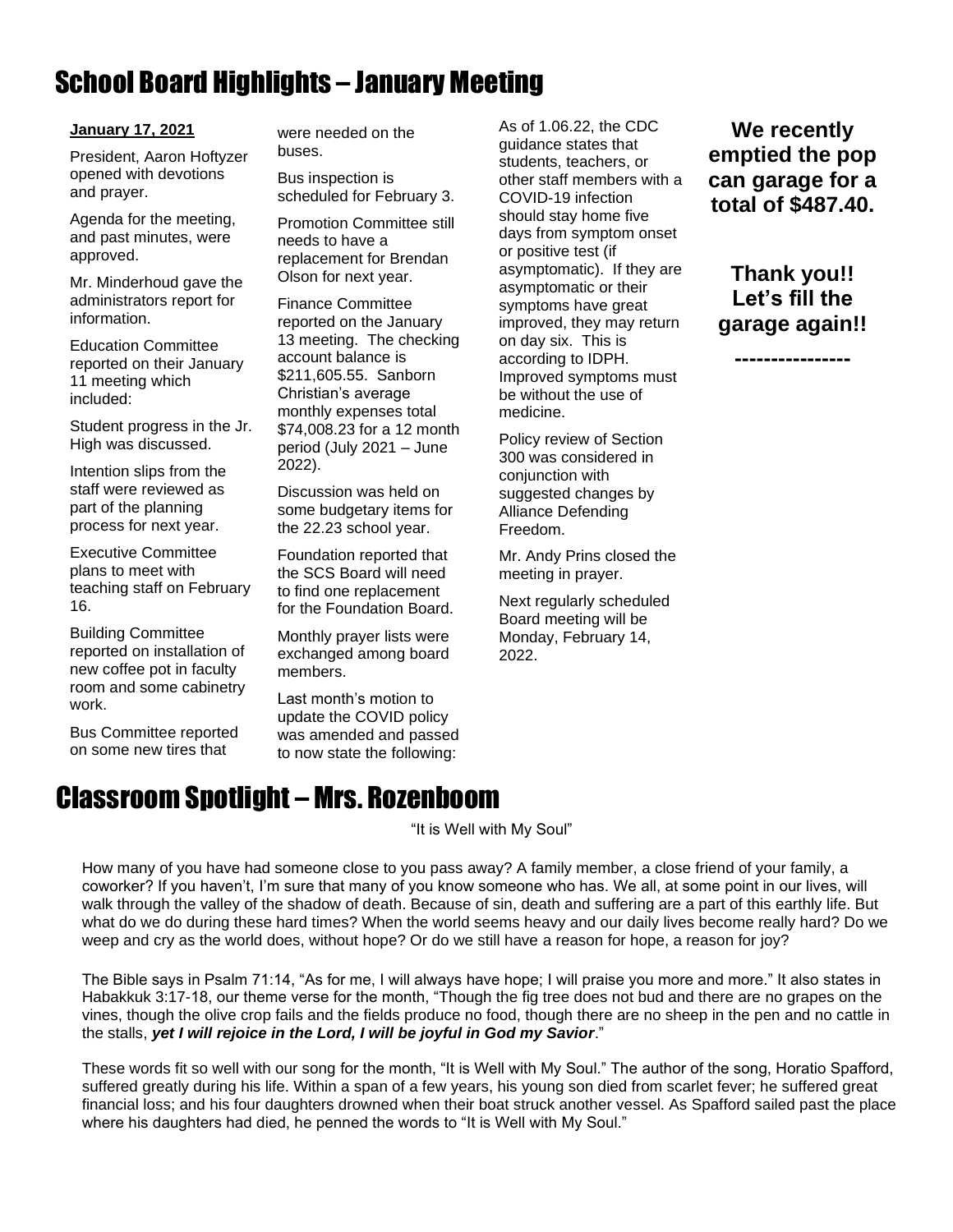## Classroom Spotlight – Mrs. Rozenboom (Continued)

*When peace like a river attendeth my way, when sorrows like sea billows roll; whatever my lot, Thou has taught me to say, "It is well, it is well with my soul."*

Can we say this? Is it well with my soul? Even when the storms of life roll…sickness, heartache, even death?

In Habakkuk, there were no buds, no grapes, no olives, no crops, no sheep, and no cattle. "*YET I will rejoice in the Lord, I will be joyful in God my Savior."* How do we do this? Be joyful in sorrow and pain? It can be so hard to see past our present circumstances, to see the goodness of God, but we have a Savior who suffered and died in our place! We deserve eternal punishment for all the wrong that we have done, and He took that punishment upon Himself. Our only response to this should be praise!

*My sin—oh the bliss of this glorious thought–-my sin, not in part, but the WHOLE!---Is nailed to the cross and I bear it no more! Praise the Lord! Praise the Lord oh my soul!* 

It's really about perspective. The trials of this life are very short from God's perspective, from eternity. We can face the valleys because we know God is ALWAYS with us. He promises to never leave or forsake us. No matter what happens to us here on earth, if we have Christ as our Savior, we will spend eternity with Him! That is a promise to hold on to!

*And Lord, haste the day when my faith shall be sight. The clouds be rolled back as a scroll. The trump shall resound, and the Lord shall descend. Even so, it is well with my soul.*

#### Preschool Classroom News

In preschool, we have been working our way through the alphabet and learning about each letter and the sound that it makes. The preschoolers are working on recognizing numbers and shapes and learning how to write and draw them. This month, we have also been learning about our solar system. The preschoolers are so interested in the planets and learning about all of the different aspects of space that God has created.

#### Prayer and Praise…1 Thessalonians 5:17

Please lift your praise to God for…

- *A restful Christmas break for the students, teachers, and their families.*
- *The ability to welcome back Annabelle and Bellamy Van Dyke to SCS!*

Please lift your prayers to God for…

- *Our students as they work side by side each day.*
- *Our faculty and staff as they consider their intentions for the upcoming 22.23 school year.*
- *The Board as they make decisions regarding planning and budgeting for the 22.23 school year.*
- *The ability to pay off the remaining internally borrowed funds to fully eliminate our building debt.*

## SCS Job Opening:

Although we currently have a temporary solution, Sanborn Christian is looking for someone, or a partnership, to serve as the SCS janitor. This is a part-time position. Opportunity to continue long term would be desirable. If you have interest, or would like more information, please contact Mr. Minderhoud (sanchr@sanbornchristian.com or call 712-729-3288) or contact Brent Koldenhoven (Building Committee Chair).

#### Weather Reminder

Do not forget to check for late starts, early outs, and cancellations on our website (www.sanborchristian.com) under "Weather Announcements" or on our Facebook page. These announcements will also be given to KIWA (105.3), and on KTIV Channel 4 (and on their websites). We will also send weather related announcements to parents through JMC!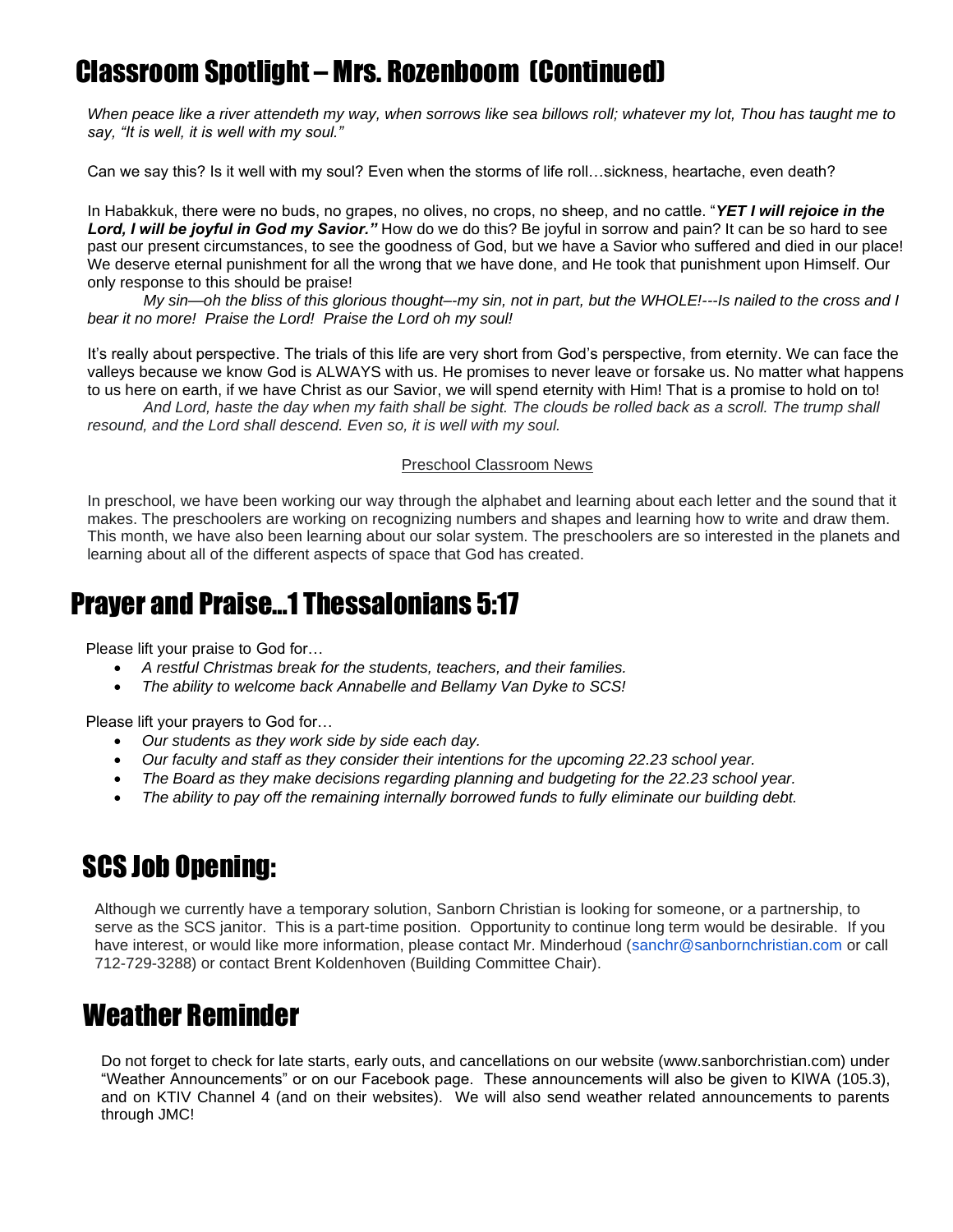# Building Debt Update

We continue to keep in front of the society the financial end of this expansion. The total spent on the building was \$3,335,935 along with a \$200,000 contribution to the Foundation which brought the total expense to \$3,535,935 (not including interest accruals). The following is a chart to help you see the great progress that we have had in paying off this project:

|                                  | <b>Building Expansion Debt Remaining:</b> |  |
|----------------------------------|-------------------------------------------|--|
| Original Cost of Project         | \$3,535,936                               |  |
| April 1, 2017                    | \$2,008,538                               |  |
| April 1, 2018                    | \$1,253,000                               |  |
| April 1, 2019                    | \$779,500                                 |  |
| April 1, 2020                    | \$530,050                                 |  |
| April 1, 2021                    | \$364,050                                 |  |
| \$125,246.64<br>January 17, 2022 |                                           |  |

#### **Our unpaid balance is UNDER \$130,000!!!**

**We have \$125,246.64 left to pay on this building project!** The remainder of the debt is funded only by internally borrowed funds. All of our interest-bearing debt has been paid off. **We are very thankful for the financial support received at this point in the project,** and we continue to ask that you continue to watch these numbers as we report them monthly, and prayerfully consider opportunities to continue to help us reduce the debt and complete this project. Our goal is to have this paid off by 2025 (or sooner!).



## Hot Lunch Donations

We would like to remind the society that we are more than willing to accept food donations to the kitchen this year. Possible items that we would be looking for, but are not limited to, would include:

- $\circ$  Meat donations if you are considering processing pork or beef, this would need to be scheduled with Babcock Meat Locker Plant (Alton, IA) when a USDA inspector is present. **This is required!!**
- $\circ$  Meat donations if you don't own livestock, but see a great deal at the grocery store (on ground beef, pork loin, ham, etc.) and desire to purchase meat and donate it to school
- $\circ$  Vegetables fresh or store bought frozen or canned (cannot accept homemade canned or frozen)
- o Fruit fresh or store bought frozen or canned (cannot accept homemade canned or frozen)
- o Monetary donations to help offset the lunch expenses

If you have intentions of donating items, please contact Mrs. Koldenhoven in the office ahead of time at 729-3288. This is a necessary step so that she can keep a record of what is coming in, coordinate that with the kitchen staff, and so that she would be able to direct you to who needs to be notified.

Thank you to everyone! We really appreciate it.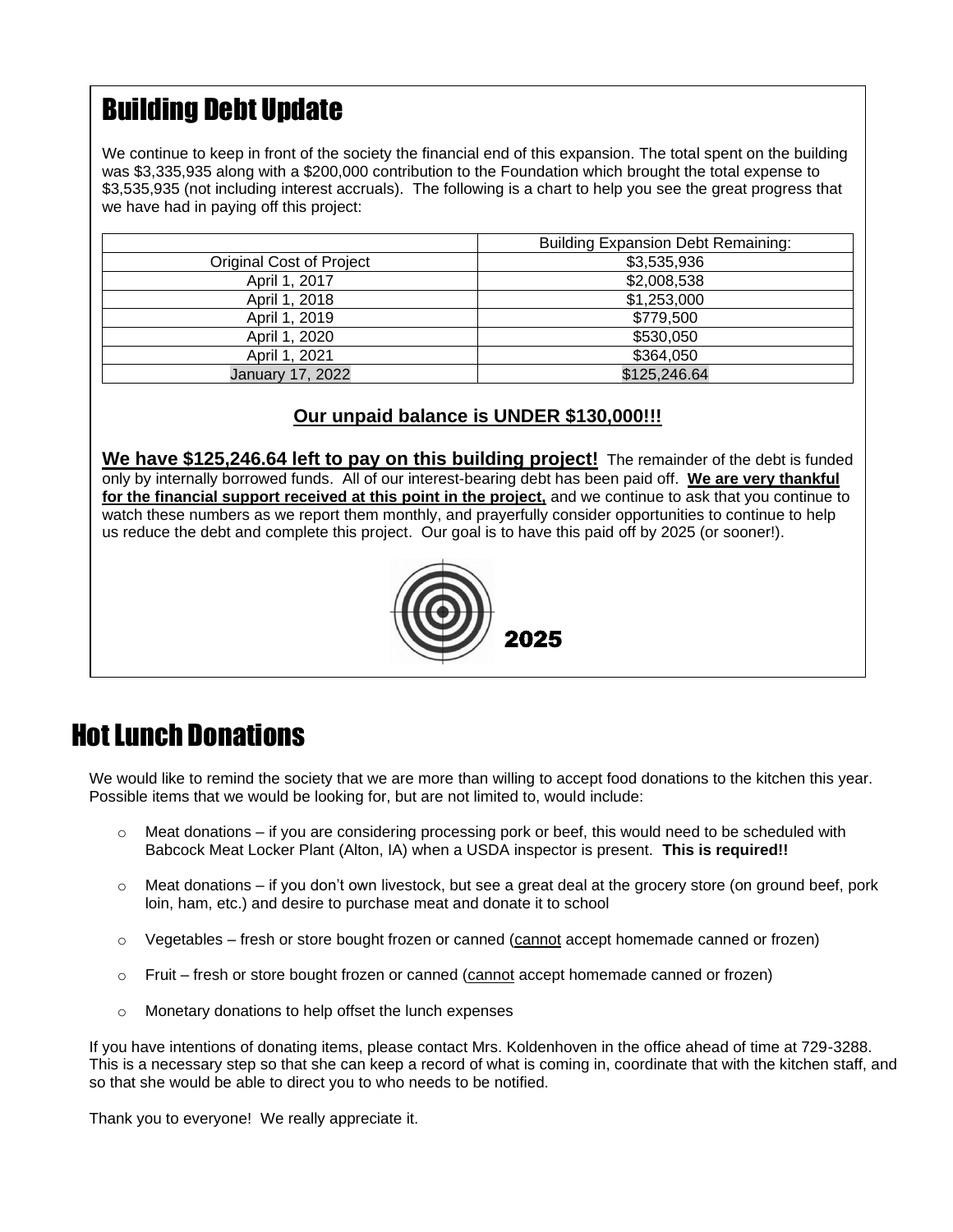#### SCS Athletics: Basketball Schedule

#### **Girls and Boys**

**(Girl games begin @ 4:00pm, Boy games to immediately follow)**

**Boys:****Girls:**

**Practices: Practices:** January: 27 January: 26, 28 February: 1, 3, 4

**Games: Games:** January 24 @ Hull January 24 @ Hull

February 5 – Tournament @ UCHS January 29 – Tournament @ WCHS

#### Odds 'n Ends

\*\***Parent-Teacher Conferences**: Parent-Teacher Conferences will be held on February 17. Please consider scheduling a conference. School will dismiss at 1:15 pm that day and there will be no school on February 18 and February 21 unless there would be a need to make up weather-related days.

#### SCS Service Project

Before Christmas break we had the opportunity to encourage students to bring in non-perishable food items, as well as household/personal items for Love INC and Upper Des Moines Opportunity. This was a great way for students to help out other families within our local communities. Thank you for all your donations!



"And do not forget to do good and to share with others, for with such sacrifices God is pleased." Hebrews 13:16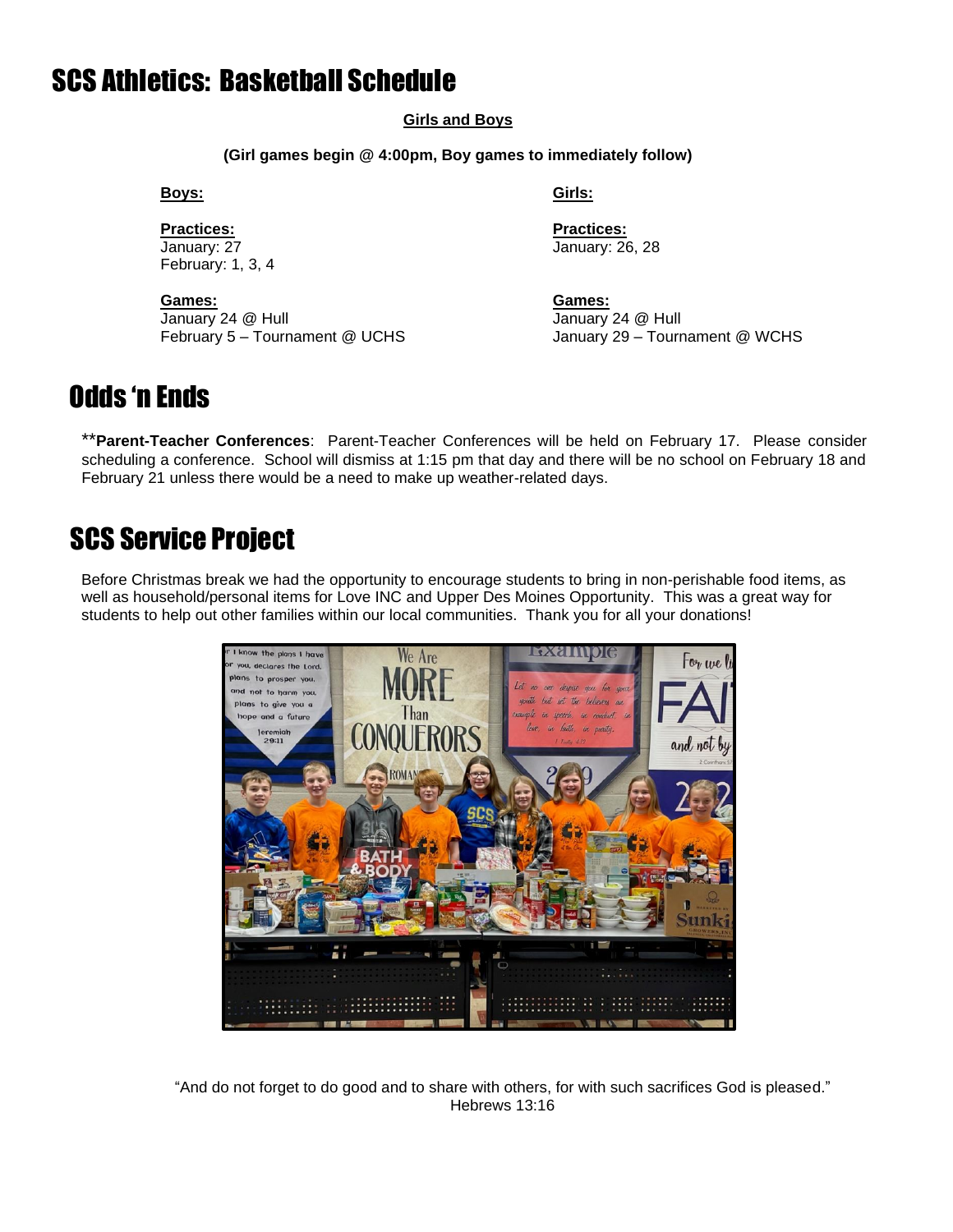| <b>PRE-SCHOOL ROUND UP</b><br><b>INFORMATION</b>                                                                                                                                                                                                                                                                                                                                                                                                                                                     |  |  |  |
|------------------------------------------------------------------------------------------------------------------------------------------------------------------------------------------------------------------------------------------------------------------------------------------------------------------------------------------------------------------------------------------------------------------------------------------------------------------------------------------------------|--|--|--|
| <b>Sanborn Christian School</b><br>405 W. 2 <sup>nd</sup> Street<br>Sanborn, Iowa 51248                                                                                                                                                                                                                                                                                                                                                                                                              |  |  |  |
| The Education and Finance committees of Sanborn Christian School are making decisions for the<br>next school year. It is important that we have an accurate projection of the incoming Pre-school<br>class for 2022-2023. If your child will be four years old by September 15, 2022, please check the<br>appropriate blank and return this form to the school office by February 11, 2022. Pre-school<br>Round Up will be held on <b>Friday, March 11</b> . Please stay tuned for more information! |  |  |  |
| Yes, we plan to enroll our child in Pre-school at SCS next year (2022-2023)<br>Our child is old enough to attend Pre-school next year BUT we are still undecided.                                                                                                                                                                                                                                                                                                                                    |  |  |  |
| No, we have decided to wait another year before enrolling our child in Pre-school.<br>We would like more information about Christian Education in general and<br>Sanborn Christian in particular.                                                                                                                                                                                                                                                                                                    |  |  |  |
| Your Name:                                                                                                                                                                                                                                                                                                                                                                                                                                                                                           |  |  |  |
| Child's Name:<br>Birthdate:                                                                                                                                                                                                                                                                                                                                                                                                                                                                          |  |  |  |
|                                                                                                                                                                                                                                                                                                                                                                                                                                                                                                      |  |  |  |
| If you have any questions regarding this form or Sanborn Christian School, please feel free to call<br>the school office (712) 729-3288 or speak to any member of our staff or board. Thank you for<br>your input.                                                                                                                                                                                                                                                                                   |  |  |  |
| <b>SCHOOL BUS</b>                                                                                                                                                                                                                                                                                                                                                                                                                                                                                    |  |  |  |
| $\mathbb C$<br>pageborders.org                                                                                                                                                                                                                                                                                                                                                                                                                                                                       |  |  |  |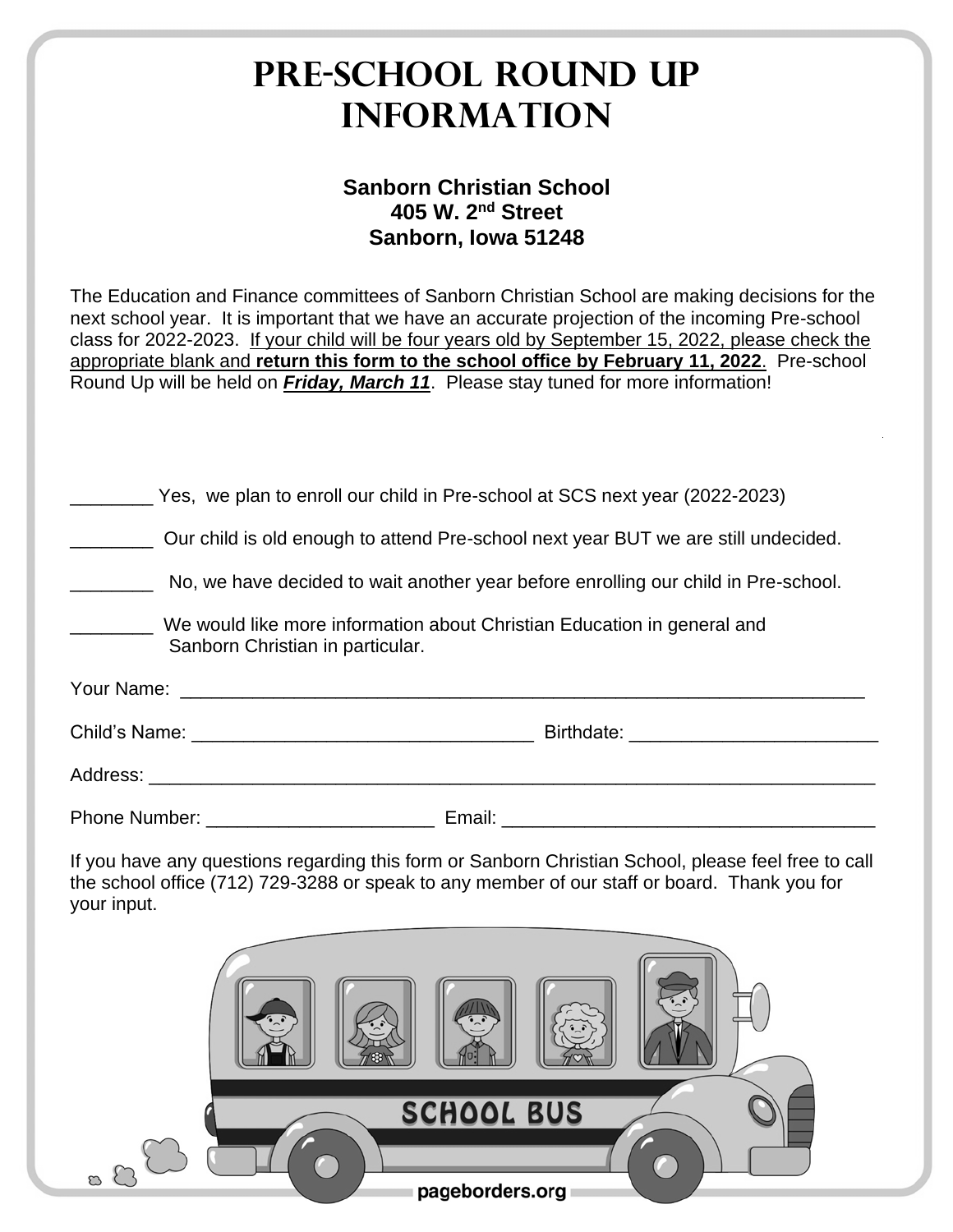# **Kindergarten Round Up Information**

#### **Sanborn Christian School 405 W. 2nd Street Sanborn, Iowa 51248**

The Education and Finance committees of Sanborn Christian School are making decisions for the next school year. It is important that we have an accurate projection of the incoming Kindergarten class for 2022-2023. If your child will be five years old by September 15, 2022, please check the appropriate blank and **return this form to the school office by February 11, 2022**. Kindergarten Round Up will be held on *Friday, March 18*. Please stay tuned for more information.

| Yes, we plan to enroll our child in Kindergarten at SCS next year (2022-2023)                                                                                                                                      |  |  |  |
|--------------------------------------------------------------------------------------------------------------------------------------------------------------------------------------------------------------------|--|--|--|
| Our child is old enough to attend Kindergarten next year BUT we are still undecided.                                                                                                                               |  |  |  |
| No, we have decided to wait another year before enrolling our child in Kindergarten.                                                                                                                               |  |  |  |
| We would like more information about Christian Education in general and<br>Sanborn Christian in particular.                                                                                                        |  |  |  |
|                                                                                                                                                                                                                    |  |  |  |
|                                                                                                                                                                                                                    |  |  |  |
|                                                                                                                                                                                                                    |  |  |  |
|                                                                                                                                                                                                                    |  |  |  |
| If you have any questions regarding this form or Sanborn Christian School, please feel free to<br>call the school office (712) 729-3288 or speak to any member of our staff or board. Thank you<br>for your input. |  |  |  |
| <b>SCHOOL BUS</b><br>menders.org management and menture                                                                                                                                                            |  |  |  |